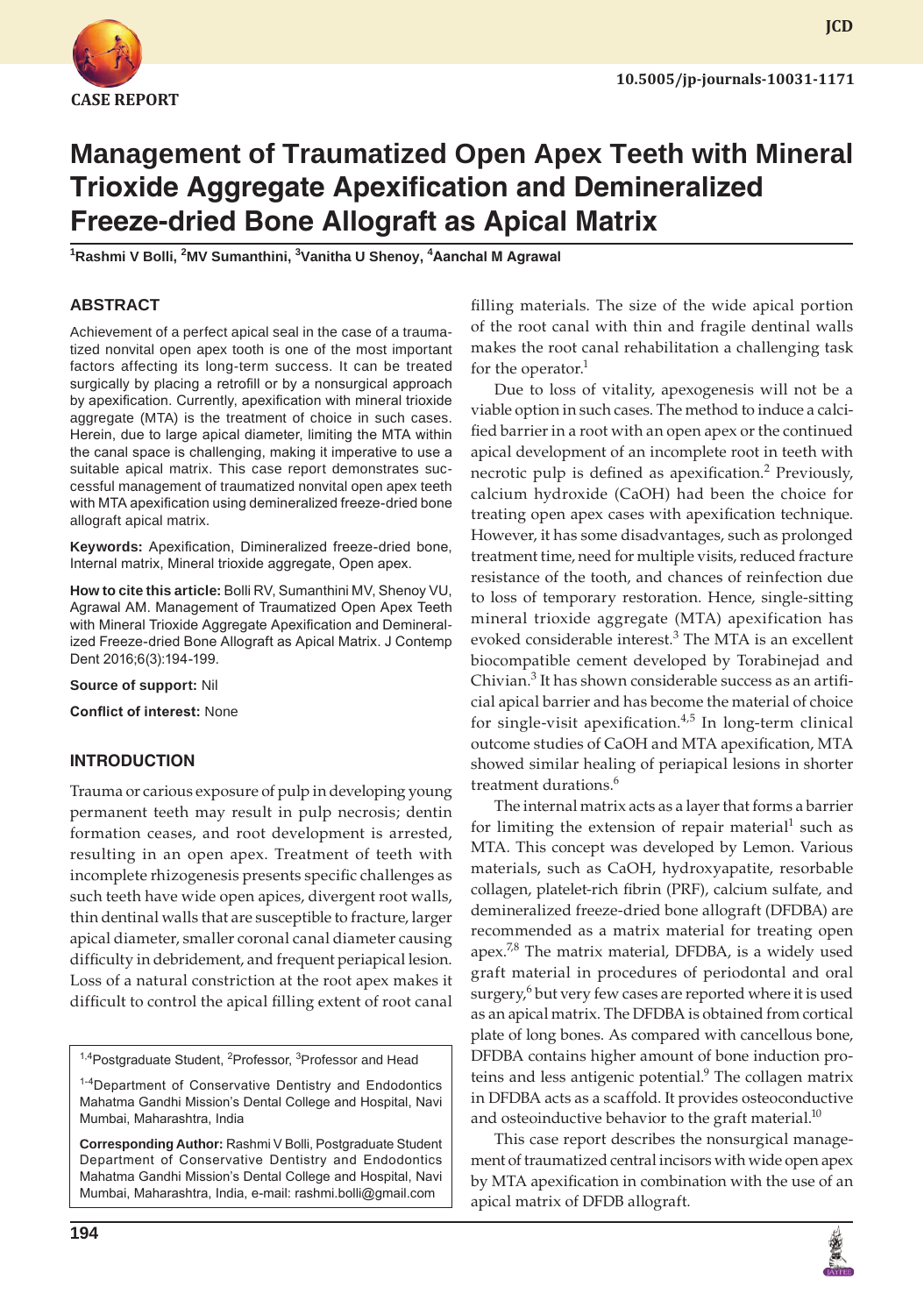*Management of Traumatized Open Apex Teeth with MTA Apexification and DFDBA as Apical Matrix*



**Fig. 1:** Preoperative photograph showing discolored maxillary central incisors (11, 21)

## **CASE REPORT**

A 19-year-old female patient reported to the Department of Conservative Dentistry and Endodontics, with a chief complaint of pain, occasional bleeding, and mobility in the permanent maxillary right and left central incisors (11, 21). Patient gave a history of trauma 8 years earlier, following which patient claimed that she had undergone one sitting of root canal treatment for the same teeth. Patient gave history of anemia for the past 8 years and was not on any medication. Intraoral examination revealed discolored maxillary central incisors (11, 21) (Fig. 1). For 11 and 21, pain on percussion was positive, periodontal probing depths were within normal limits (<3 mm), and mobility was present. Both 11 and 21 tested negative for electric pulp testing and cold tests. Radiographic examination revealed incompletely formed root apices with apical radiolucency associated with the root apices of 11 and 21 (Fig. 2). A diagnosis of previously initiated root canal treatment with symptomatic apical periodontitis in relation to 11 and 21 was arrived at.

Medical consent from the patient's physician was obtained for performing the root canal treatment. Treatment options given to the patient were nonsurgical endodontic treatment with one-step MTA apexification procedure, endodontic treatment followed by periapical surgery for curettage of the lesion followed by retrofilling, and extraction followed by single-tooth implant or fixed partial denture. Considering the extent of the lesion, age of the patient, medical history of anemia, and surgical trauma that could occur, nonsurgical root canal treatment was decided upon. Both the teeth were isolated with rubber dam, and the endodontic access cavity was modified (Fig. 3). The root canals of 11 and 21 were explored with a #25 K-file (Mani, Tamil Nadu, India). The canals were patent, wide, and the largest file



**Fig. 2:** Preoperative IOPA of 11 and 21 showing previously prepared access cavity



**Fig. 3:** Dental operating microscope image showing modified access cavity preparation in 11 and 21

to bind to apical extent of both the canals was #140 K-file (Fig. 4A). An intraoral periapical radiograph (IOPA) was taken to determine the working length (Fig. 4A). The root canals were gently, circumferentially filed with #120 K-file. The canals were irrigated intermittently with 2.5% sodium hypochlorite (NaOCl) (Prime Dental Products Pvt. Ltd, Maharashtra, India). Passive ultrasonic irrigation (PUI) was carried out with ultrasonic #25 K-file (Satellec Acteon Group, New Delhi, India) at a setting of 4 for 1 minute with NaOCl as irrigant. Final irrigation was done with 0.7% saline (Fresenius Kabi India Pvt. Ltd, AG Germany). The root canals were then dried with sterile absorbent points (Sure-endo; SureDent Co. Ltd, Gyeonggi-do, Korea). A thick paste of CaOH (ProDent, Ratnagiri, India) mixed with saline was placed in the root canal (Fig. 4B), and the patient was recalled after 2 weeks. At 2-week recall appointment, her symptoms had resolved. Calcium hydroxide was removed using H-files (Mani, Tamil Nadu, and India) and PUI with #25 K-file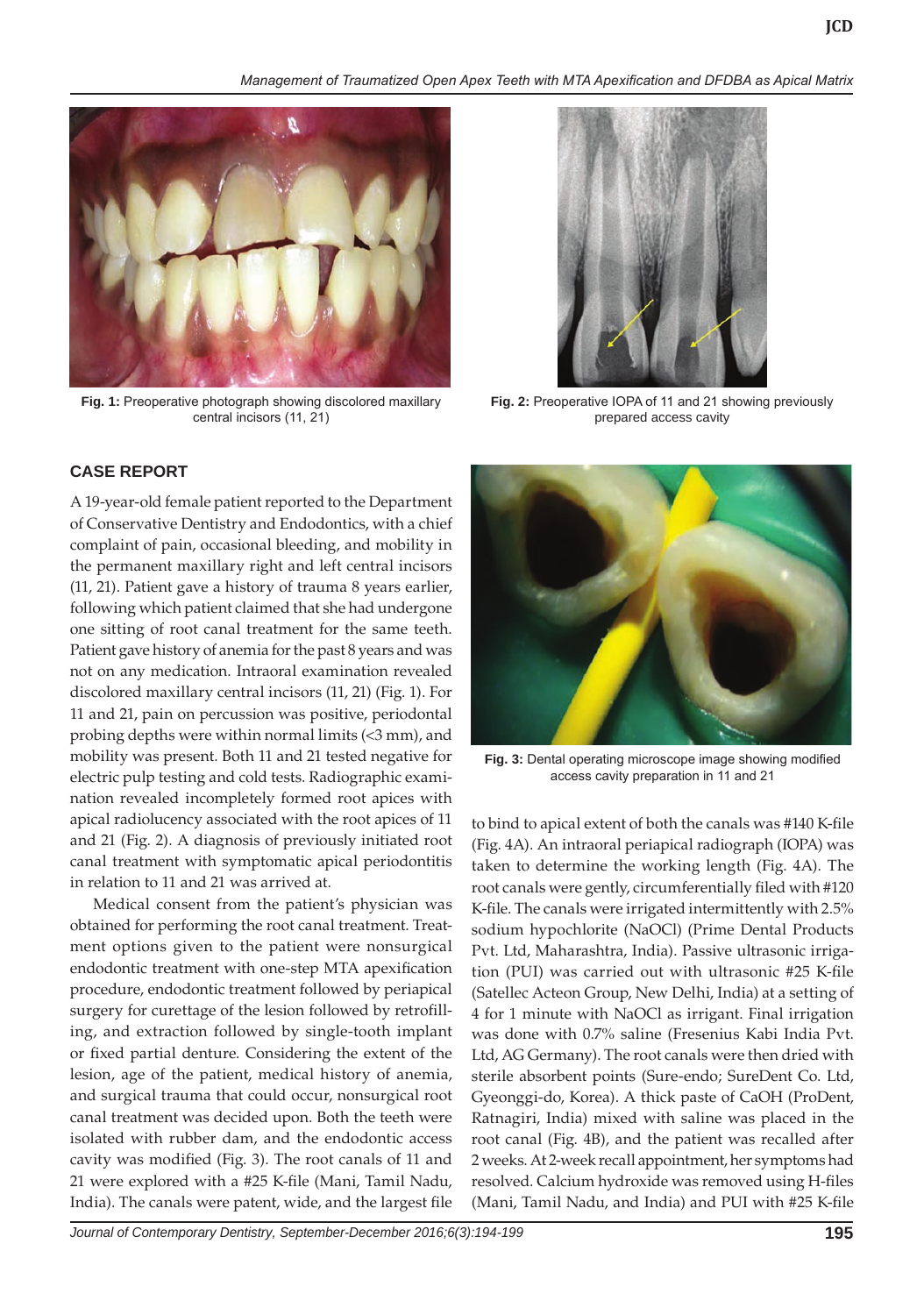

**Figs 4A and B:** (A) Intraoral periapical showing working length determination in 11 and 21; and (B) dense calcium hydroxide intracanal medicament placed in 11 and 21

(Satellec Acteon Group, New Delhi, India) at a setting of 4 for 1 minute. The root canal was then dried with sterile absorbent points (Dentsply India Pvt Ltd).

It was decided to use DFDBA as an internal matrix at the apical foramen prior to MTA placement. The PRF for apical matrix was not considered for this patient as patient's hemoglobin levels were low (7.5 mg/dL). The DFDBA (particle size 500–1,040 μm, TATA Memorial Hospital Tissue Bank, Parel, Mumbai, India) was mixed with normal saline in a dappen dish to a packable consistency. It was then carried to periapical area under radiographic guidance with the help of endodontic hand pluggers (GDC, Germany stainless steel CE# RCP) having rubber stop at preadjusted working length (Figs 5A and B). After having confirmed adequate matrix mass of DFDBA, ProRoot MTA (Dentsply, Ballaigues, Switzerland) was mixed with sterile water as per manufacturer's instructions and placed in the apical third using hand pluggers and compacted with absorbent points (Fig. 6). It was further compacted using indirect ultrasonic condensation. Thus, 5 mm of apical plug was obtained and a radiograph was taken to confirm the placement of dense MTA plug (Fig. 7). A moistened pellet of cotton was placed in the canal for setting of MTA and access was sealed with Cavit (3M ESPE, Seefeld, Germany).



**Figs 5A and B:** Dental operating microscope image showing DFDBA placed in the apical part of 11 and 21



**Fig. 6:** Dental operating microscope image shows MTA plug of 5 mm placed in the apical third of the root canals



**Fig. 7:** Intraoral periapical showing 5 mm MTA plug in 11 and 21 condensed against DFDBA apical matrix

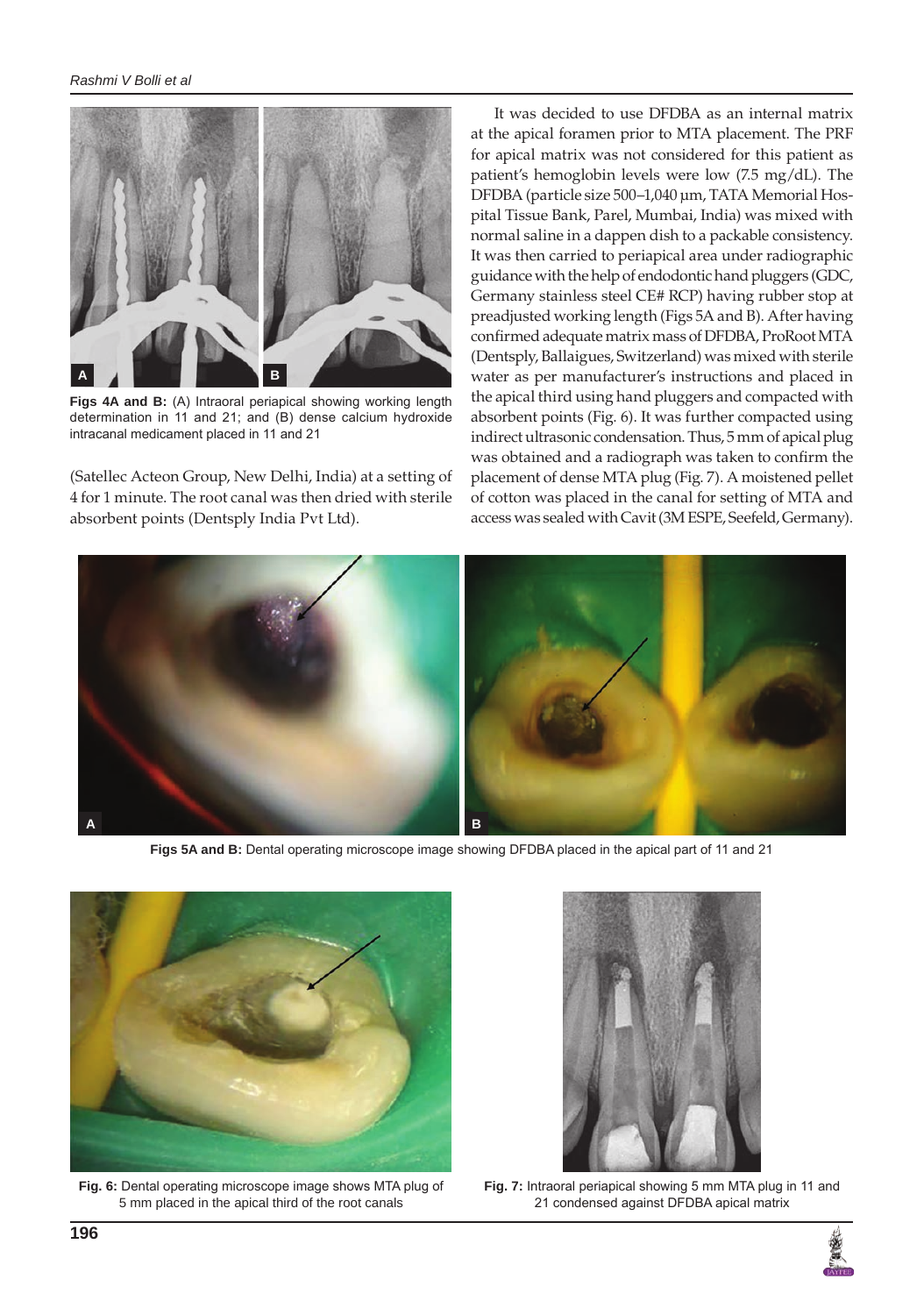*Management of Traumatized Open Apex Teeth with MTA Apexification and DFDBA as Apical Matrix*



**Figs 8A and B:** (A) Fiber post selection in 11 and 21; and (B) fiber post cementation done in 11 and 21 with resin cement after 24 hours

Patient was recalled after 24 hours and was asymptomatic. Temporary restoration was removed and the set of MTA was confirmed with an endodontic hand plugger. The root canals were irrigated with 2.5% NaOCl followed by saline, dried with paper points, and prefabricated TENAX fiber posts (Coltene Whaledent Pvt. Ltd) (Fig. 8A) for 11 and 21 were cemented using Paracore (Coltene/ Whaldent Inc, Cuyahoga Falls OH, USA) (Fig. 8B). Access cavity was restored with light-cure composite resin (3M ESPE Filtek Z250 XT). Further, the tooth was restored with porcelain fused to metal crown (PFM) (Fig. 9). The patient was recalled at 3 (Fig. 10A), 6, and 9 (Fig. 10B) months. At 9 months of follow-up, the patient was asymptomatic and periapical radiograph demonstrated satisfactory healing. The preoperative and postoperative photographs of the patient are presented in Figures 11A and B, respectively.

#### **DISCUSSION**

Achieving apical seal with the help of an inert root canal filling material is an important factor determining the



**Figs 10A and B:** (A) Three months follow-up IOPA radiograph; and (B) 9 months follow-up IOPA radiograph



**Fig. 9:** Postoperative photograph showing PFM crown cemented in 11 and 21

degree of success of the endodontic treatment. Wide open apices, thin and divergent radicular dentin, and enormous necrotic pulp tissue with frequent periapical lesion in nonvital immature anterior teeth pose further complications for their endodontic treatment. The disinfection of root canal space without removing circumferential dentin in such cases is a great challenge, and it relies mainly on chemical disinfection by the action of irrigants and intracanal medicaments. Thus, in such clinical situations, PUI could prove a valuable adjunct. Weller et al<sup>11</sup> first described passive ultrasonic agitation technique wherein the efficiency of root canal disinfecting solutions was enhanced by using ultrasonic energy without instrumentation, planing, or contact of the canal walls with an endodontic file or instrument. During PUI, the energy of the formed ultrasonic waves is transmitted from noncutting tip of the agitating instrument to the irrigant that is present in the root canal space. This energy from ultrasonic waves induces acoustic streaming and cavitation in the irrigating solution,<sup>12</sup> thus obtaining improved disinfection of the root canal space when compared with disinfection technique of root canal by hand instrumentation only. Calcium hydroxide was used as an intracanal medicament during the interappointment period, because the hydroxyl ions that were released in the aqueous environment by the medicament caused antibacterial effects in the root canal system (Siqueira).<sup>13</sup> The action lasts as long as a high pH is maintained.<sup>14</sup> The antimicrobial activity of CaOH is related to the lethal effects of hydroxyl ions on bacterial cells by damage to the bacterial cytoplasmic membrane, protein denaturation, and damage to the DNA.<sup>14</sup>

Mineral trioxide aggregate was proposed as a material suitable for one visit apexification, $15-18$  as it combines biocompatibility<sup>19</sup> and a bacteriostatic action, with favorable sealing ability when used as root-end filling material. The MTA offers a barrier at the apical of the root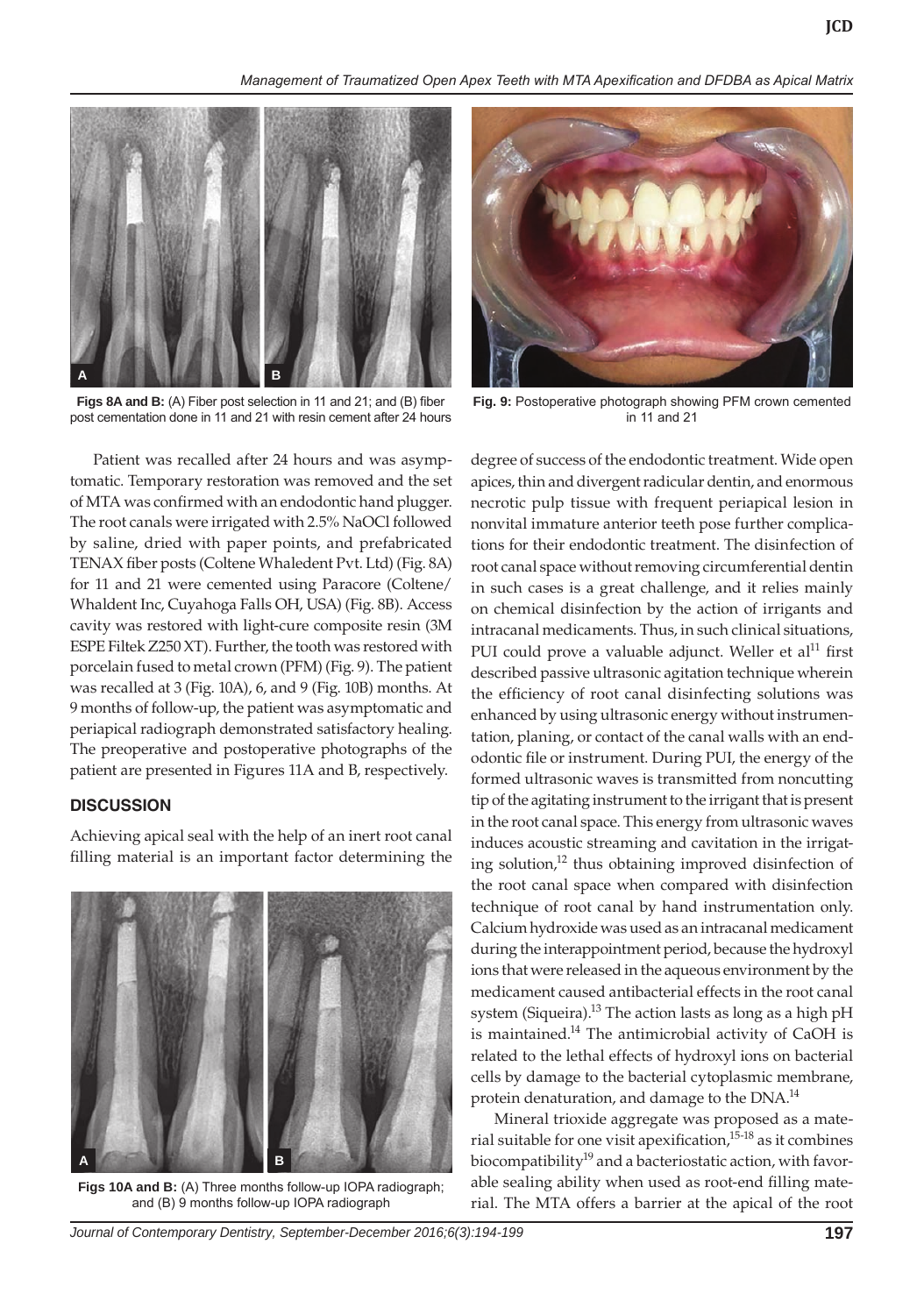

**Figs 11A and B:** (A) Preoperative photograph of the patient; and (B) postoperative photograph of the patient after ceramometal crown cementation

canal (apical plug) in teeth with necrotic pulps and open apices (Torabinejad and Chivian<sup>3</sup>) that permits vertical condensation of warm gutta-percha in the remainder of the canal. According to Parirokh and Torabinejad,<sup>20</sup> when MTA is placed in direct contact with human tissues, it forms CaOH that releases calcium ions for cell attachment and proliferation, creates an antibacterial environment by its alkaline pH, modulates cytokine production, and encourages differentiation and migration of hard tissueproducing cells, forming hydroxyapatite on the MTA surface and provides a biologic seal.<sup>20</sup>

In open apex cases, due to large apical diameter (present case #140), confining MTA within the root canal space is extremely difficult while attempting for voidfree apical plug during hand and indirect ultrasonic condensation. It is important to avoid extrusion of large amount of MTA in the periapical areas as all forms of MTA contain arsenic that may leach out into the periapical tissues.<sup>21</sup> Although the quantity is insignificant, it can potentially cause toxicity. The extruded large amount of MTA may set before it is disintegrated and resorbed. This might result in persistent inflammatory process that may complicate repair of the periapical tissues. Hence, the internal matrix is placed to prevent MTA extrusion in the periapical region.<sup>22,23</sup> Various materials are available to be used as an internal matrix, such as PRF and DFDBA. The decision of not using PRF was taken as patient was having consistently low levels of hemoglobin (7.5 mg/dL). Hence, DFDBA was used as an apical matrix. It elicits mesenchymal cell migration, attachment, and osteogenesis when implanted in well-vascularized bone; it induces endochondral bone formation when implanted in tissues that would otherwise not form bone. The DFDBA contains bone morphogenetic proteins (BMPs) such as BMP 2, 4, and 7, which help stimulate osteoinduction. $^{24}$  The BMPs are associated with the organic matrix of bone and

embedded within mineral content, so demineralized process in the formation of DFDBA increases its bioavailability.<sup>25</sup> The BMPs attract mesenchymal stem cells and induce their differentiation into chondrocytes leading to endochondral bone formation.<sup>7</sup> The BMPs produce multiple effects on bone by acting as mitogens on undifferentiated mesenchymal cells and osteoblast precursors, inducing the expression of the osteoblast phenotype, e.g., increasing alkaline phosphatase activity in bone cells and acting as chemoattractant for mesenchymal cells and monocytes as well as binding to extracellular matrix type IV collagen.<sup>26</sup>

In open apex cases along with wide apical opening, the radicular dentin is thin and fragile; thus, it is important to reinforce the roots, else it would result in root fracture. During the last decade or so, fiber-reinforced posts have gained popularity. The main advantage of fiber post is the uniform distribution of forces in the root, which results in fewer catastrophic failures of tooth structure than that with metal posts, if adequate ferrule is present. Along with its superior esthetics and good mechanical properties, these posts are commonly used in esthetically demanding areas.<sup>27</sup> Hence, fiber post was cemented with dual cure-flowable composite resin cement, which would reinforce the fragile root structure.<sup>28</sup>

#### **CONCLUSION**

Nonvital teeth with immature and wide open apex can be successfully treated nonsurgically with one-step MTA apexification procedure using DFDBA as an apical matrix. Although there are numerous materials that can be used as an apical matrix, the choice of the apical matrix may depend on the cost, ease of availability of matrix material, and patient medical condition. However, further longterm clinical studies are needed to evaluate the clinical outcomes of placing internal apical matrices prior to apexification of teeth with immature apex.